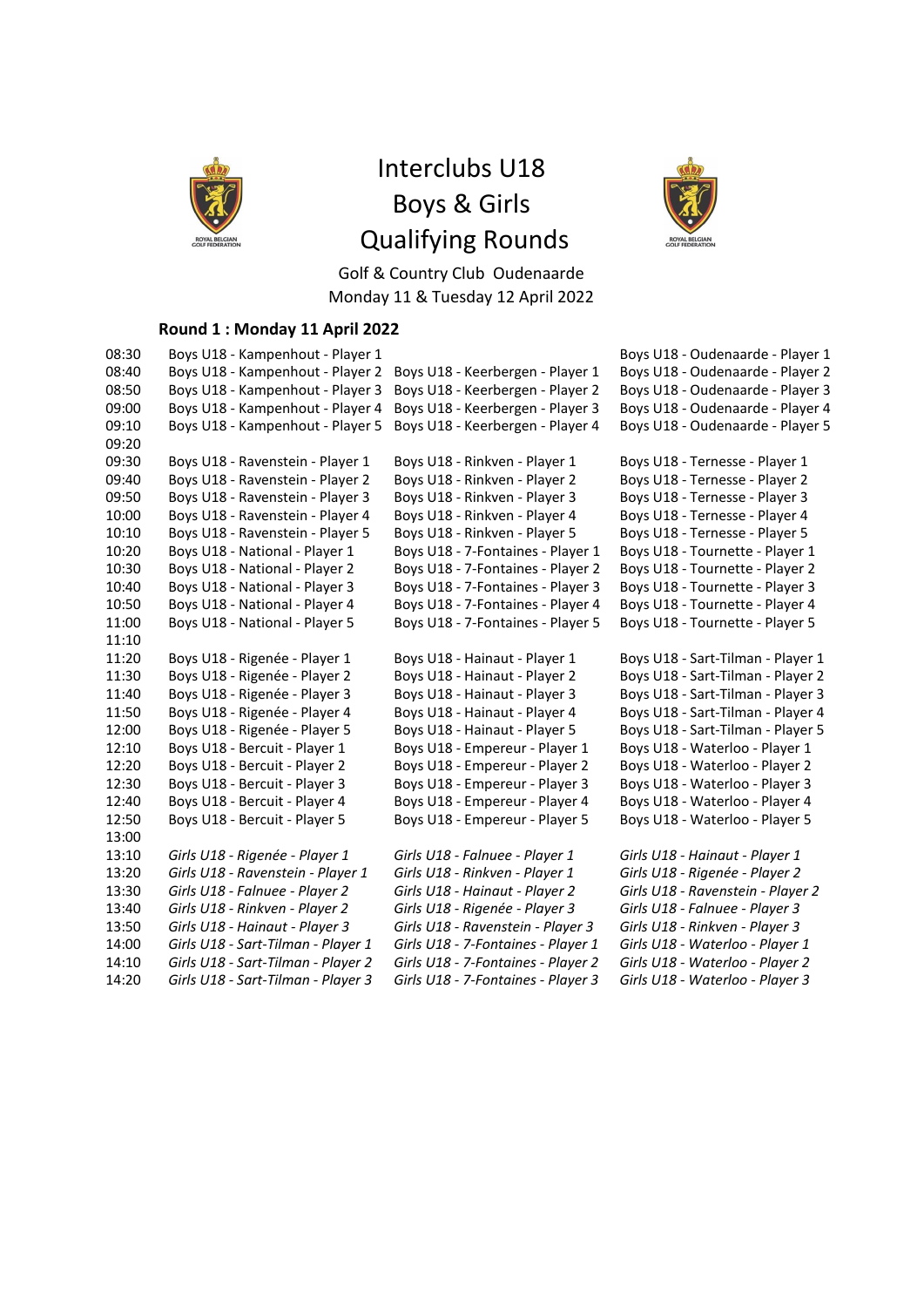

# Interclubs U18 Boys & Girls Qualifying Rounds



Golf & Country Club Oudenaarde Monday 11 & Tuesday 12 April 2022

### **Round 2 : Tuesday 12 April 2022**

| 08:30 | Girls U18 - Rigenée - Player 1                                    | Girls U18 - Falnuee - Player 1     | Girls U18 - Hainaut - Player 1    |
|-------|-------------------------------------------------------------------|------------------------------------|-----------------------------------|
| 08:40 | Girls U18 - Ravenstein - Player 1                                 | Girls U18 - Rinkven - Player 1     | Girls U18 - Rigenée - Player 2    |
| 08:50 | Girls U18 - Falnuee - Player 2                                    | Girls U18 - Hainaut - Player 2     | Girls U18 - Ravenstein - Player 2 |
| 09:00 | Girls U18 - Rinkven - Player 2                                    | Girls U18 - Rigenée - Player 3     | Girls U18 - Falnuee - Player 3    |
| 09:10 | Girls U18 - Hainaut - Player 3                                    | Girls U18 - Ravenstein - Player 3  | Girls U18 - Rinkven - Player 3    |
| 09:20 | Girls U18 - Sart-Tilman - Player 1                                | Girls U18 - 7-Fontaines - Player 1 | Girls U18 - Waterloo - Player 1   |
| 09:30 | Girls U18 - Sart-Tilman - Player 2                                | Girls U18 - 7-Fontaines - Player 2 | Girls U18 - Waterloo - Player 2   |
| 09:40 | Girls U18 - Sart-Tilman - Player 3                                | Girls U18 - 7-Fontaines - Player 3 | Girls U18 - Waterloo - Player 3   |
| 09:50 |                                                                   |                                    |                                   |
| 10:00 | Boys U18 - Kampenhout - Player 1                                  |                                    | Boys U18 - Oudenaarde - Player 1  |
| 10:10 | Boys U18 - Kampenhout - Player 2 Boys U18 - Keerbergen - Player 1 |                                    | Boys U18 - Oudenaarde - Player 2  |
| 10:20 | Boys U18 - Kampenhout - Player 3 Boys U18 - Keerbergen - Player 2 |                                    | Boys U18 - Oudenaarde - Player 3  |
| 10:30 | Boys U18 - Kampenhout - Player 4 Boys U18 - Keerbergen - Player 3 |                                    | Boys U18 - Oudenaarde - Player 4  |
| 10:40 | Boys U18 - Kampenhout - Player 5 Boys U18 - Keerbergen - Player 4 |                                    | Boys U18 - Oudenaarde - Player 5  |
| 10:50 |                                                                   |                                    |                                   |
| 11:00 | Boys U18 - Ravenstein - Player 1                                  | Boys U18 - Rinkven - Player 1      | Boys U18 - Ternesse - Player 1    |
| 11:10 | Boys U18 - Ravenstein - Player 2                                  | Boys U18 - Rinkven - Player 2      | Boys U18 - Ternesse - Player 2    |
| 11:20 | Boys U18 - Ravenstein - Player 3                                  | Boys U18 - Rinkven - Player 3      | Boys U18 - Ternesse - Player 3    |
| 11:30 | Boys U18 - Ravenstein - Player 4                                  | Boys U18 - Rinkven - Player 4      | Boys U18 - Ternesse - Player 4    |
| 11:40 | Boys U18 - Ravenstein - Player 5                                  | Boys U18 - Rinkven - Player 5      | Boys U18 - Ternesse - Player 5    |
| 11:50 | Boys U18 - National - Player 1                                    | Boys U18 - 7-Fontaines - Player 1  | Boys U18 - Tournette - Player 1   |
| 12:00 | Boys U18 - National - Player 2                                    | Boys U18 - 7-Fontaines - Player 2  | Boys U18 - Tournette - Player 2   |
| 12:10 | Boys U18 - National - Player 3                                    | Boys U18 - 7-Fontaines - Player 3  | Boys U18 - Tournette - Player 3   |
| 12:20 | Boys U18 - National - Player 4                                    | Boys U18 - 7-Fontaines - Player 4  | Boys U18 - Tournette - Player 4   |
| 12:30 | Boys U18 - National - Player 5                                    | Boys U18 - 7-Fontaines - Player 5  | Boys U18 - Tournette - Player 5   |
| 12:40 |                                                                   |                                    |                                   |
| 12:50 | Boys U18 - Rigenée - Player 1                                     | Boys U18 - Hainaut - Player 1      | Boys U18 - Sart-Tilman - Player 1 |
| 13:00 | Boys U18 - Rigenée - Player 2                                     | Boys U18 - Hainaut - Player 2      | Boys U18 - Sart-Tilman - Player 2 |
| 13:10 | Boys U18 - Rigenée - Player 3                                     | Boys U18 - Hainaut - Player 3      | Boys U18 - Sart-Tilman - Player 3 |
| 13:20 | Boys U18 - Rigenée - Player 4                                     | Boys U18 - Hainaut - Player 4      | Boys U18 - Sart-Tilman - Player 4 |
| 13:30 | Boys U18 - Rigenée - Player 5                                     | Boys U18 - Hainaut - Player 5      | Boys U18 - Sart-Tilman - Player 5 |
| 13:40 | Boys U18 - Bercuit - Player 1                                     | Boys U18 - Empereur - Player 1     | Boys U18 - Waterloo - Player 1    |
| 13:50 | Boys U18 - Bercuit - Player 2                                     | Boys U18 - Empereur - Player 2     | Boys U18 - Waterloo - Player 2    |
| 14:00 | Boys U18 - Bercuit - Player 3                                     | Boys U18 - Empereur - Player 3     | Boys U18 - Waterloo - Player 3    |
| 14:10 | Boys U18 - Bercuit - Player 4                                     | Boys U18 - Empereur - Player 4     | Boys U18 - Waterloo - Player 4    |
| 14:20 | Boys U18 - Bercuit - Player 5                                     | Boys U18 - Empereur - Player 5     | Boys U18 - Waterloo - Player 5    |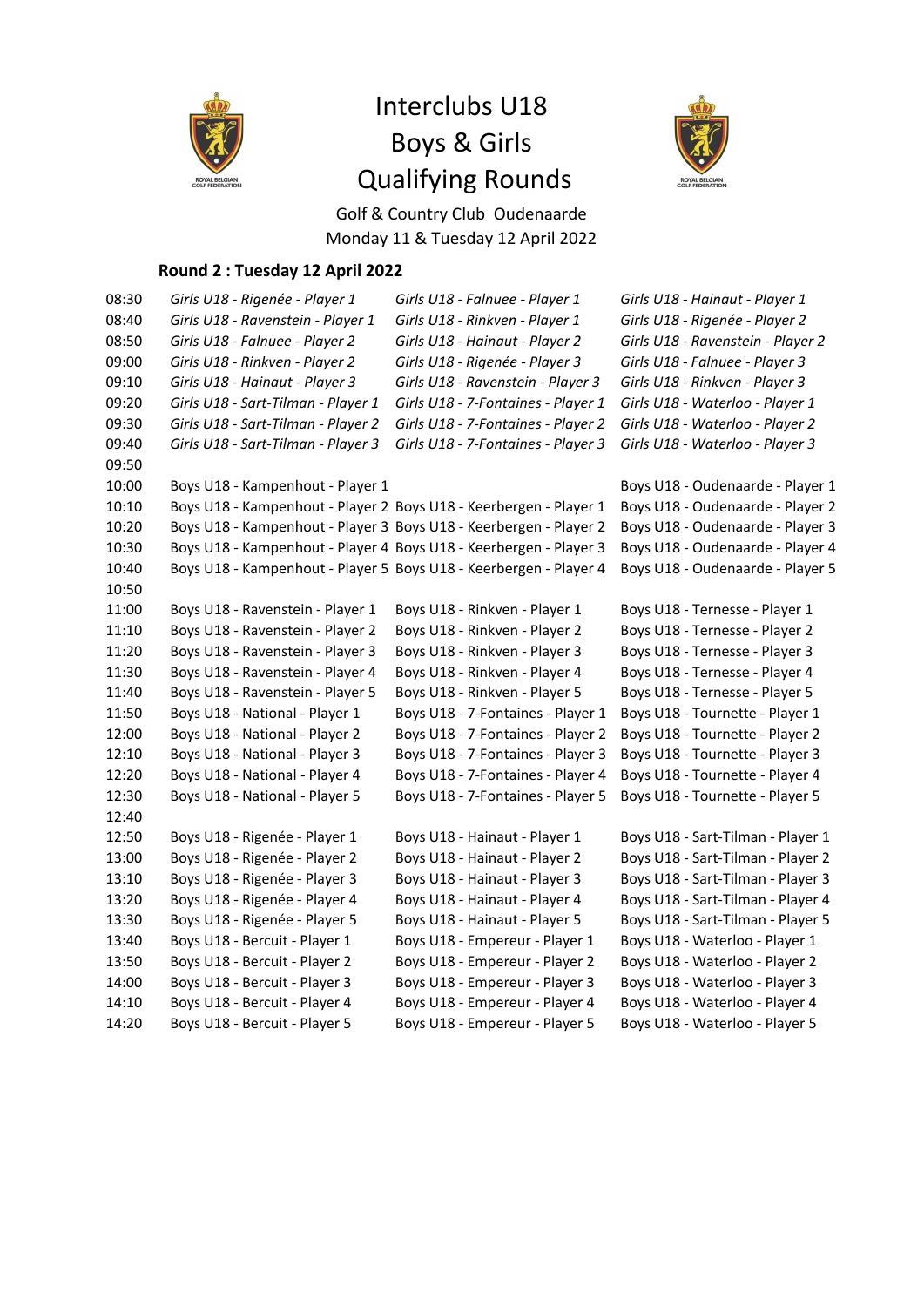

### **Interclubs Juniors U18 Boys & Girls**



**Oudenaarde Golf & Country Club** Wednesday 13 April 2022

| Tee 1 |               |           |               |
|-------|---------------|-----------|---------------|
|       |               |           |               |
| 08:00 | Girls U18     | Match 1   |               |
| 08:09 | 1st Qualified | VS        | 8th Qualified |
| 08:18 |               |           |               |
|       |               |           |               |
|       |               |           |               |
|       |               |           |               |
| 08:27 | Girls U18     | Match 3   |               |
| 08:36 | 4th Qualified | <b>VS</b> | 5th Qualified |
| 08:45 |               |           |               |
|       |               |           |               |
|       |               |           |               |
| 08:54 | Girls U18     | Match 4   |               |
| 09:03 | 2nd Qualified | VS        | 7th Qualified |
| 09:12 |               |           |               |
|       |               |           |               |
|       |               |           |               |
|       |               |           |               |
| 09:21 | Girls U18     | Match 2   |               |
| 09:30 | 3rd Qualified | VS        | 6th Qualified |
| 09:39 |               |           |               |
|       |               |           |               |
| 10:00 |               |           |               |
| 10:09 | Boys U18      | Match 1   |               |
| 10:18 |               |           |               |
| 10:27 | 1st Qualified | <b>VS</b> | 8th Qualified |
| 10:36 |               |           |               |
|       |               |           |               |
| 10:45 |               |           |               |
| 10:54 | Boys U18      | Match 3   |               |
| 11:03 |               |           |               |
| 11:12 | 4th Qualified | VS        | 5th Qualified |
|       |               |           |               |
| 11:21 |               |           |               |
| 11:30 |               |           |               |
|       |               |           |               |
| 11:39 | Boys U18      | Match 4   |               |
| 11:48 |               |           |               |
| 11:57 | 2nd Qualified | VS        | 7th Qualified |
| 12:06 |               |           |               |
|       |               |           |               |
| 12:15 |               |           |               |
| 12:24 | Boys U18      | Match 2   |               |
| 12:33 |               |           |               |
| 12:42 | 3rd Qualified | VS        | 6th Qualified |
| 12:51 |               |           |               |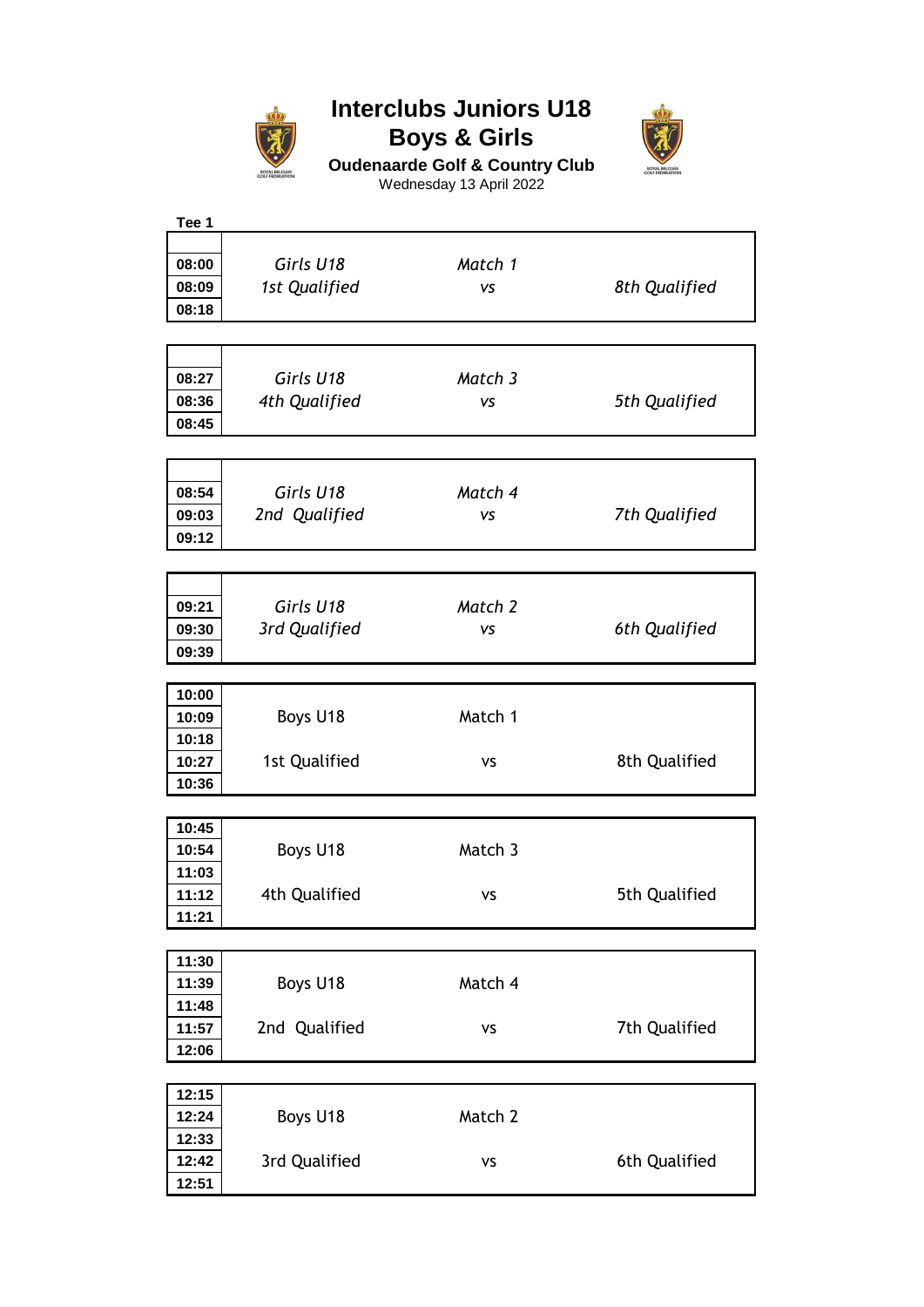

## **Interclubs Juniors U18 - U14 Boys & Girls**



**Oudenaarde Golf & Country Club**

Thursday 14 April

| Tee 1          |                |           |                |
|----------------|----------------|-----------|----------------|
|                |                |           |                |
| 08:00          | Girls U18      | Match 5   |                |
| 08:09          | Winner Match 1 | <b>VS</b> | Winner Match 3 |
| 08:18          |                |           |                |
|                |                |           |                |
|                |                |           |                |
|                |                |           |                |
| 08:27          | Girls U18      | Match 6   |                |
| 08:36          | Winner Match 2 | <b>VS</b> | Winner Match 4 |
| 08:45          |                |           |                |
|                |                |           |                |
| 09:00          |                |           |                |
| 09:09          | Boys U18       | Match 5   |                |
| 09:18          |                |           |                |
| 09:27          | Winner Match 1 | <b>VS</b> | Winner Match 3 |
| 09:36          |                |           |                |
|                |                |           |                |
|                |                |           |                |
| 09:45          |                |           |                |
| 09:54          | Boys U18       | Match 6   |                |
| 10:03          |                |           |                |
| 10:12          | Winner Match 2 | <b>VS</b> | Winner Match 4 |
| 10:21          |                |           |                |
|                |                |           |                |
|                |                |           |                |
|                |                |           |                |
| 10:42          | Boys U14       | Match 5   |                |
| 10:51          | Winner Match 1 | <b>VS</b> | Winner Match 3 |
| 11:00          |                |           |                |
|                |                |           |                |
|                |                |           |                |
| 11:09          | Boys U14       | Match 6   |                |
| 11:18          | Winner Match 2 | ٧S        | Winner Match 4 |
| 11:27          |                |           |                |
|                |                |           |                |
|                |                |           |                |
|                |                |           |                |
|                |                |           |                |
| 11:45          | Girls U14      | Match 5   |                |
| 11:54          |                |           | Winner Match 3 |
|                | Winner Match 1 | VS        |                |
| 12:03          |                |           |                |
|                |                |           |                |
|                |                |           |                |
| 12:12          | Girls U14      | Match 6   |                |
|                |                |           |                |
| 12:21<br>12:30 | Winner Match 2 | VS        | Winner Match 4 |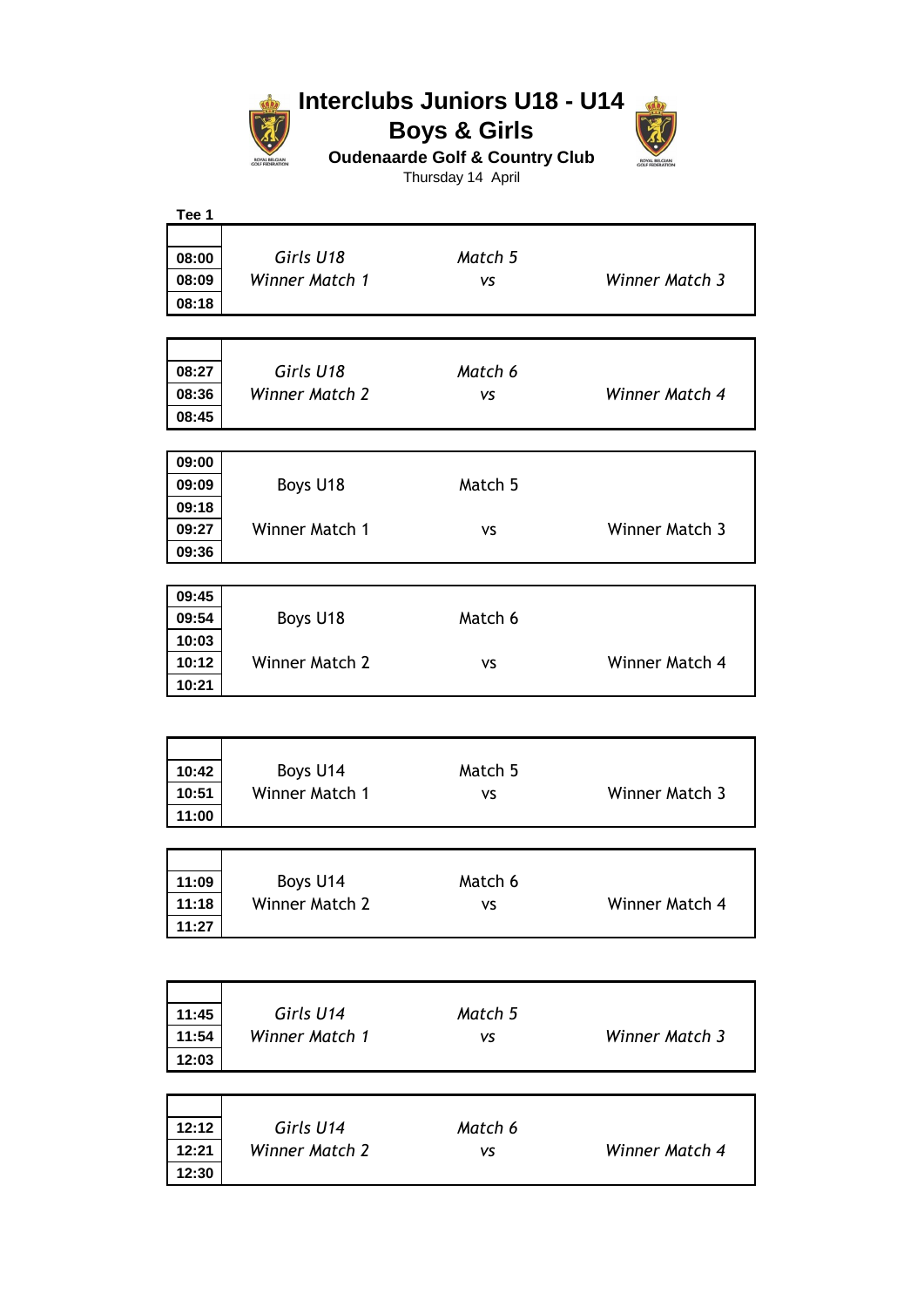

# **Interclubs Juniors U18 - U14 Boys & Girls**



**Oudenaarde Golf & Country Club**

Friday 15 April 2022

**Tee 1**

| 09:00<br>09:09<br>09:18 | Boys U14<br><b>Winner Match 5</b> | Match 7: Final<br><b>VS</b> | Winner Match 6 |
|-------------------------|-----------------------------------|-----------------------------|----------------|
|                         |                                   |                             |                |
| 09:30<br>09:39<br>09:48 | Girls U14<br>Winner Match 5       | Match 7: Final<br><b>VS</b> | Winner Match 6 |
|                         |                                   |                             |                |
| 10:00<br>10:09<br>10:18 | Girls U18<br>Winner Match 5       | Match 7: Final<br><b>VS</b> | Winner Match 6 |
| 10:30                   |                                   |                             |                |
| 10:39                   | Boys U18                          | Match 7: Final              |                |
|                         |                                   |                             |                |
| 10:48                   |                                   |                             |                |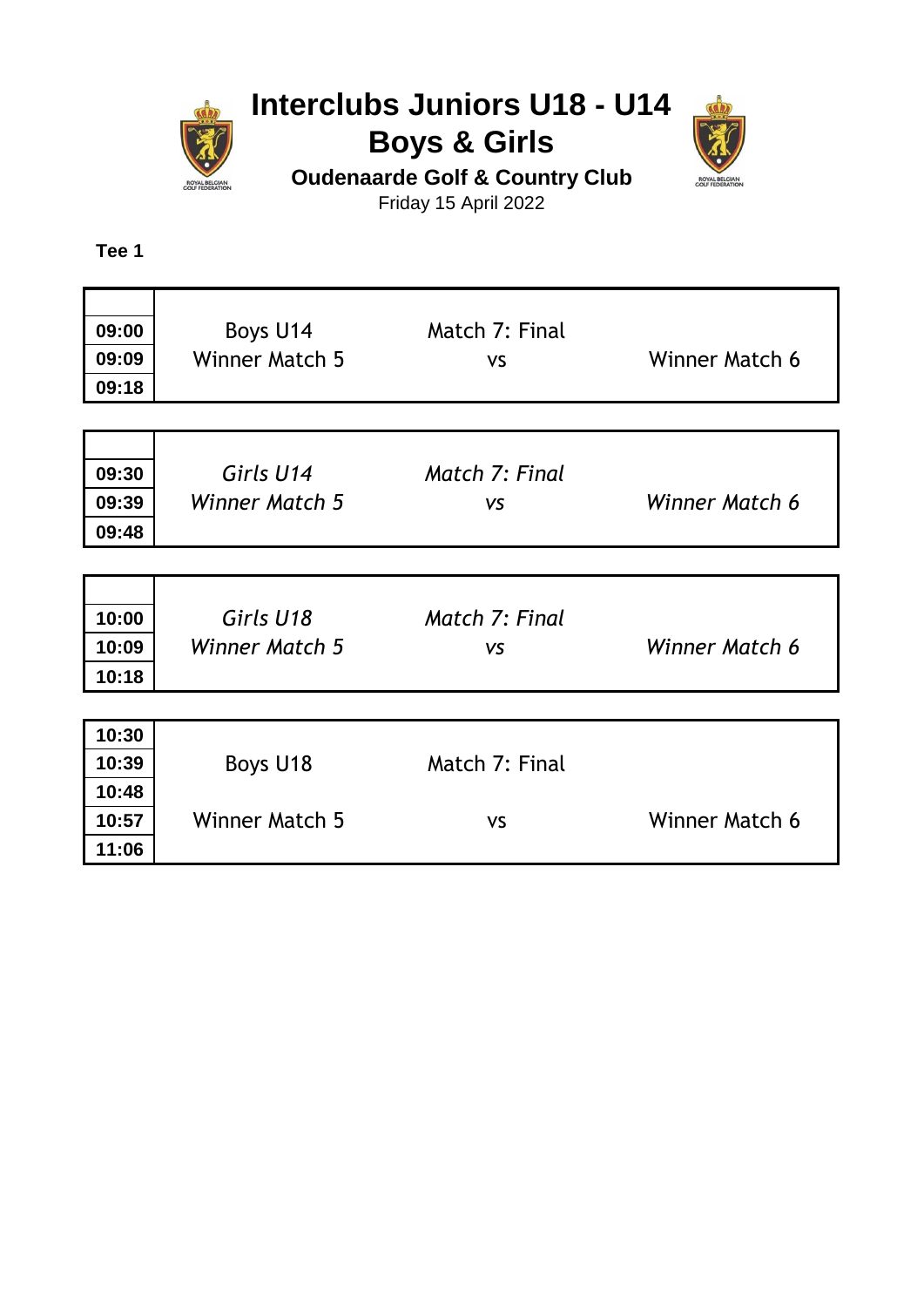

# Interclubs U14 Boys & Girls Qualifying Rounds



Waregem Golf Monday 11 & Tuesday 12 April 2022

#### **Round 1 : Monday 11 April 2022**

09:00 Boys U14 - Oudenaarde - Player 1 Boys U14 - Waregem - Player 1 Boys U14 - Koksijde - Player 1 09:10 Boys U14 - Oudenaarde - Player 2 Boys U14 - Waregem - Player 2 Boys U14 - Koksijde - Player 2 09:20 Boys U14 - Enghien - Player 1 Boys U14 - Waregem - Player 3 Boys U14 - Koksijde - Player 3 09:30 Boys U14 - Enghien - Player 2 Boys U14 - Kampenhout - Player 1Boys U14 - Ravenstein - Player 1 09:40 Boys U14 - Brussels - Player 1 Boys U14 - Kampenhout - Player 2Boys U14 - Ravenstein - Player 2 09:50 Boys U14 - Brussels - Player 2 Boys U14 - Kampenhout - Player 3Boys U14 - Ravenstein - Player 3 10:00 10:10 Boys U14 - Rinkven - Player 1 Boys U14 - Keerbergen - Player 1 Boys U14 - Millennium - Player 1 10:20 Boys U14 - Rinkven - Player 2 Boys U14 - Keerbergen - Player 2 Boys U14 - Millennium - Player 2 10:30 Boys U14 - Rinkven - Player 3 Boys U14 - Keerbergen - Player 3 Boys U14 - Millennium - Player 3 10:40 Boys U14 - Antwerp - Player 1 Boys U14 - Bercuit - Player 1 Boys U14 - Empereur - Player 1 10:50 Boys U14 - Antwerp - Player 2 Boys U14 - Bercuit - Player 2 Boys U14 - Empereur - Player 2 11:00 Boys U14 - Antwerp - Player 3 Boys U14 - Bercuit - Player 3 Boys U14 - Empereur - Player 3 11:10 Boys U14 - Pierpont - Player 1 Boys U14 - Falnuée - Player 1 Boys U14 - Hainaut - Player 1 11:20 Boys U14 - Pierpont - Player 2 Boys U14 - Falnuée - Player 2 Boys U14 - Hainaut - Player 2 11:30 Boys U14 - Pierpont - Player 3 Boys U14 - Falnuée - Player 3 Boys U14 - Hainaut - Player 3 11:40 11:50 Boys U14 - 7-Fontaines - Player 1 Boys U14 - Latem - Player 1 Boys U14 - Hulencourt - Player 1 12:00 Boys U14 - 7-Fontaines - Player 2 Boys U14 - Latem - Player 2 Boys U14 - Hulencourt - Player 2 12:10 Boys U14 - 7-Fontaines - Player 3 Boys U14 - Latem - Player 3 Boys U14 - Hulencourt - Player 3 12:20 Boys U14 - Rigenée - Player 1 Boys U14 - Sart-Tilman - Player 1 Boys U14 - Tournette - Player 1 12:30 Boys U14 - Waterloo - Player 1 Boys U14 - Rigenée - Player 2 Boys U14 - Sart-Tilman - Player 2 12:40 Boys U14 - Tournette - Player 2 Boys U14 - Waterloo - Player 2 Boys U14 - Rigenée - Player 3 12:50 Boys U14 - Sart-Tilman - Player 3 Boys U14 - Tournette - Player 3 Boys U14 - Waterloo - Player 3 13:00 13:10 *Girls U14 - Keerbergen - Player 1 Girls U14 - Oudenaarde - Player 1 Girls U14 - Hainaut - Player 1* 13:20 *Girls U14 - Keerbergen - Player 2 Girls U14 - Oudenaarde - Player 2 Girls U14 - Hainaut - Player 2* 13:30 *Girls U14 - Keerbergen - Player 3 Girls U14 - Empereur - Player 1 Girls U14 - Hainaut - Player 3* 13:40 *Girls U14 - Hulencourt - Player 1 Girls U14 - Empereur - Player 2 Girls U14 - Waterloo - Player 1* 13:50 *Girls U14 - Hulencourt - Player 2 Girls U14 - Ravenstein - Player 1 Girls U14 - Waterloo - Player 2* 14:00 *Girls U14 - Hulencourt - Player 3 Girls U14 - Ravenstein - Player 2 Girls U14 - Waterloo - Player 3*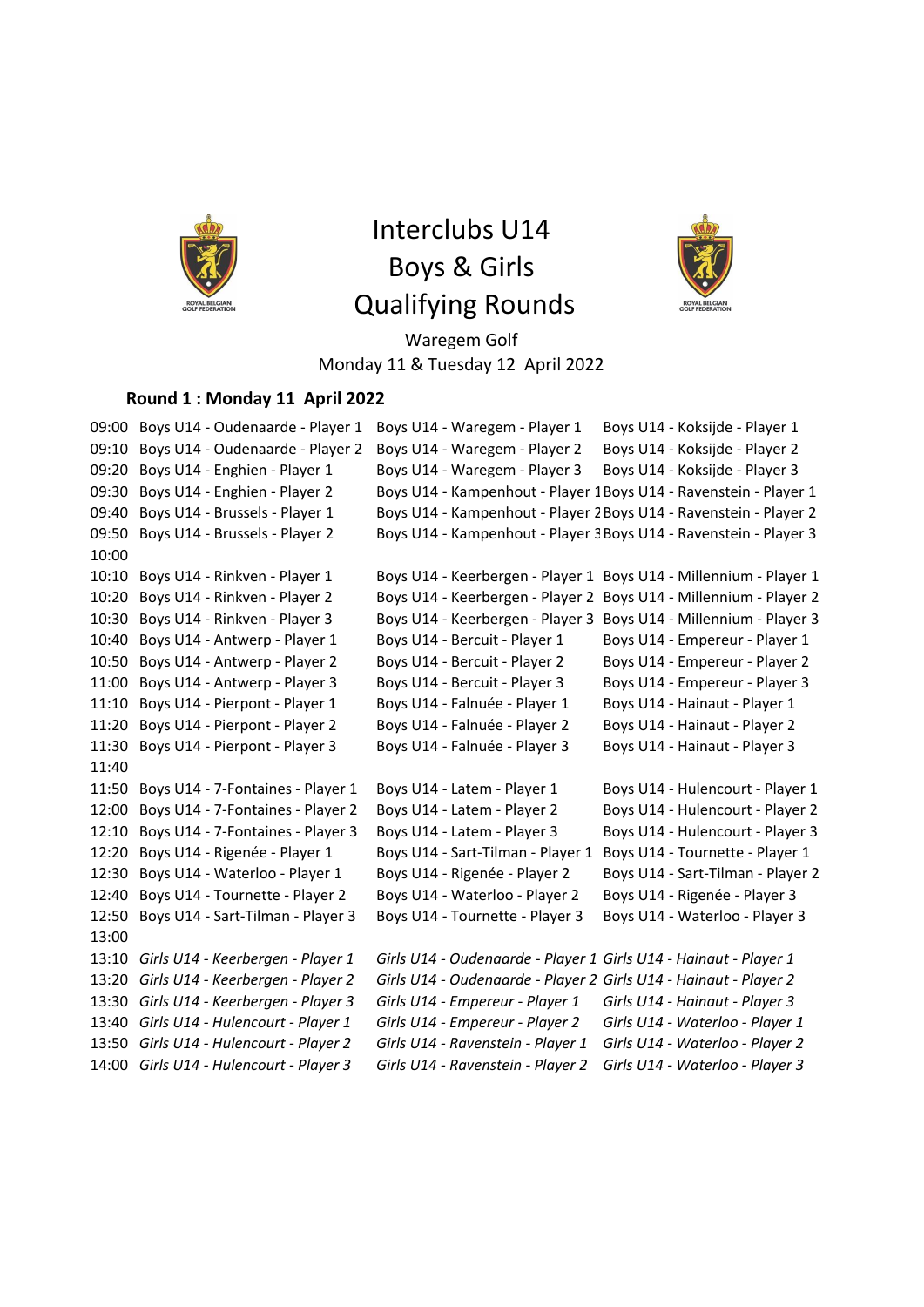

Interclubs U14 Boys & Girls Qualifying Rounds



Waregem Golf Monday 11 & Tuesday 12 of April 2022

### **Round 2 : Tuesday 12 April 2022**

09:00 *Girls U14 - Keerbergen - Player 1 Girls U14 - Oudenaarde - Player 1 Girls U14 - Hainaut - Player 1* 09:10 *Girls U14 - Keerbergen - Player 2 Girls U14 - Oudenaarde - Player 2 Girls U14 - Hainaut - Player 2* 09:20 *Girls U14 - Keerbergen - Player 3 Girls U14 - Empereur - Player 1 Girls U14 - Hainaut - Player 3* 09:30 *Girls U14 - Hulencourt - Player 1 Girls U14 - Empereur - Player 2 Girls U14 - Waterloo - Player 1* 09:40 *Girls U14 - Hulencourt - Player 2 Girls U14 - Ravenstein - Player 1 Girls U14 - Waterloo - Player 2* 09:50 *Girls U14 - Hulencourt - Player 3 Girls U14 - Ravenstein - Player 2 Girls U14 - Waterloo - Player 3* 10:00 10:10 Boys U14 - Oudenaarde - Player 1 Boys U14 - Waregem - Player 1 Boys U14 - Koksijde - Player 1 10:20 Boys U14 - Oudenaarde - Player 2 Boys U14 - Waregem - Player 2 Boys U14 - Koksijde - Player 2 10:30 Boys U14 - Enghien - Player 1 Boys U14 - Waregem - Player 3 Boys U14 - Koksijde - Player 3 10:40 Boys U14 - Enghien - Player 2 Boys U14 - Kampenhout - Player 1 Boys U14 - Ravenstein - Player 1 10:50 Boys U14 - Brussels - Player 1 Boys U14 - Kampenhout - Player 2 Boys U14 - Ravenstein - Player 2 11:00 Boys U14 - Brussels - Player 2 Boys U14 - Kampenhout - Player 3 Boys U14 - Ravenstein - Player 3 11:10 11:20 Boys U14 - Rinkven - Player 1 Boys U14 - Keerbergen - Player 1 Boys U14 - Millennium - Player 1 11:30 Boys U14 - Rinkven - Player 2 Boys U14 - Keerbergen - Player 2 Boys U14 - Millennium - Player 2 11:40 Boys U14 - Rinkven - Player 3 Boys U14 - Keerbergen - Player 3 Boys U14 - Millennium - Player 3 11:50 Boys U14 - Antwerp - Player 1 Boys U14 - Bercuit - Player 1 Boys U14 - Empereur - Player 1 12:00 Boys U14 - Antwerp - Player 2 Boys U14 - Bercuit - Player 2 Boys U14 - Empereur - Player 2 12:10 Boys U14 - Antwerp - Player 3 Boys U14 - Bercuit - Player 3 Boys U14 - Empereur - Player 3 12:20 Boys U14 - Pierpont - Player 1 Boys U14 - Falnuée - Player 1 Boys U14 - Hainaut - Player 1 12:30 Boys U14 - Pierpont - Player 2 Boys U14 - Falnuée - Player 2 Boys U14 - Hainaut - Player 2 12:40 Boys U14 - Pierpont - Player 3 Boys U14 - Falnuée - Player 3 Boys U14 - Hainaut - Player 3 12:50 13:00 Boys U14 - 7-Fontaines - Player 1 Boys U14 - Latem - Player 1 Boys U14 - Hulencourt - Player 1 13:10 Boys U14 - 7-Fontaines - Player 2 Boys U14 - Latem - Player 2 Boys U14 - Hulencourt - Player 2 13:20 Boys U14 - 7-Fontaines - Player 3 Boys U14 - Latem - Player 3 Boys U14 - Hulencourt - Player 3 13:30 Boys U14 - Rigenée - Player 1 Boys U14 - Sart-Tilman - Player 1 Boys U14 - Tournette - Player 1 13:40 Boys U14 - Waterloo - Player 1 Boys U14 - Rigenée - Player 2 Boys U14 - Sart-Tilman - Player 2 13:50 Boys U14 - Tournette - Player 2 Boys U14 - Waterloo - Player 2 Boys U14 - Rigenée - Player 3 14:00 Boys U14 - Sart-Tilman - Player 3 Boys U14 - Tournette - Player 3 Boys U14 - Waterloo - Player 3